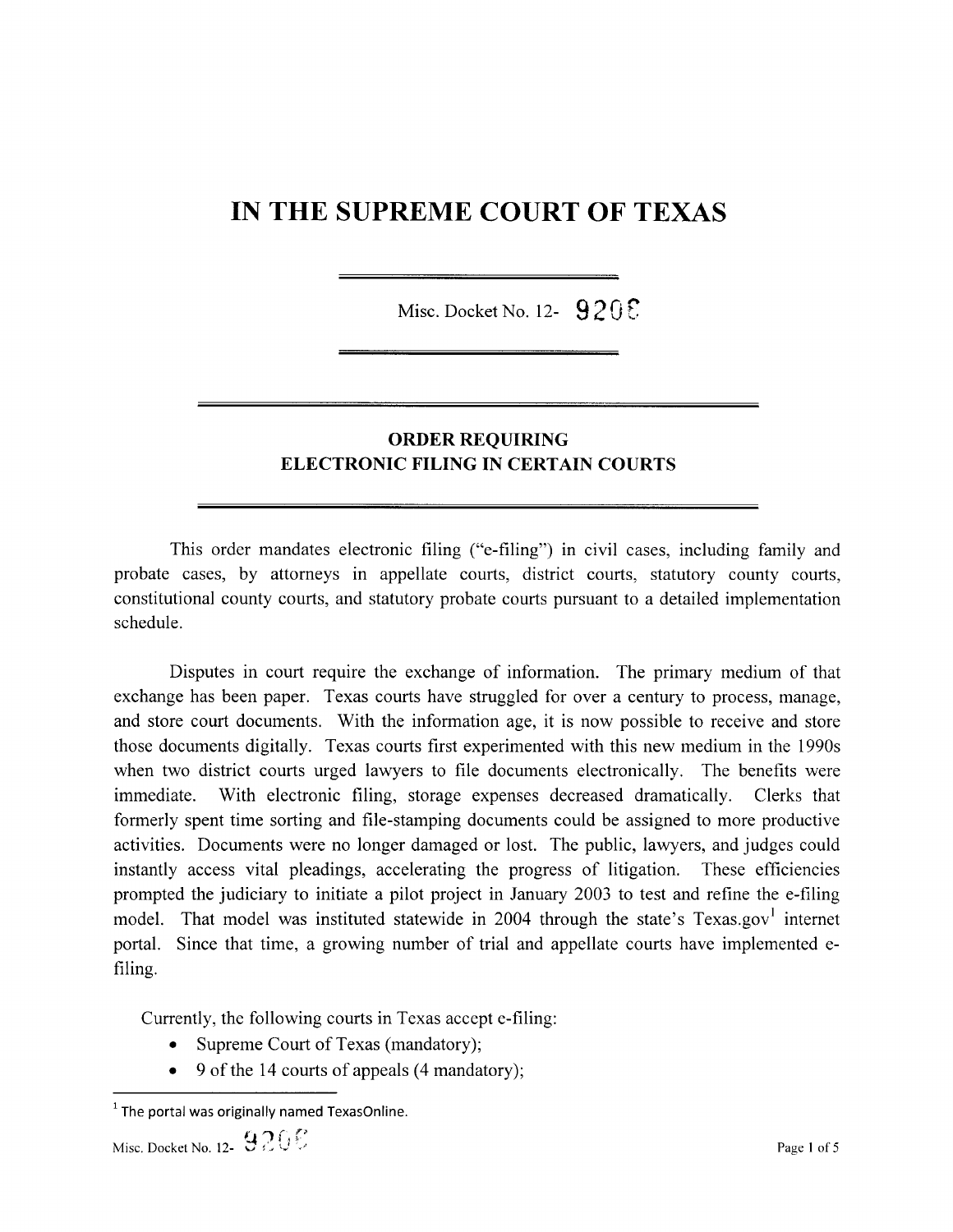- 236 district courts and 81 county courts covering 51 counties and more than 80% of the state's population (mandatory in a few district courts);
- 7 statutory probate courts covering 7 counties; and
- 28 justice courts covering 12 counties.

While most of these courts have accepted e-filings through the Texas.gov portal, several courts have adopted systems that diverge from the Supreme Court's e-filing exemplar. As a result, Texas litigants and attorneys confront several different systems and must master the requirements for each. Without a centralized and uniform portal for accessing court case information, the advantages of filing electronically are greatly diminished.

The federal courts, including the bankruptcy courts, district courts and courts of appeals, offer e-filing through a unified, nationwide system, and most of those courts require lawyers to file electronically. Twenty-three states mandate e-filing to varying degrees. These courts have reported dramatic improvements in efficiency and decreased costs.

This Court convened a hearing on December 8, 2011, to assess the benefits and drawbacks of creating a uniform statewide e-filing system. The Court received testimony from the Chair of the Judicial Committee on Information Technology, a district judge, four district clerks, a representative of the current e-filing vendor, a representative of an e-filing service provider and a law firm technology officer. The Court also received numerous written comments. Almost all of the individuals who testified at that hearing and submitted written comments supported mandatory e-filing and implementation of a uniform statewide system.

The testimony revealed a number of benefits to e-filing in Texas courts, including quicker access to e-filed documents; increased efficiency for attorneys and litigants; reduced printing and mailing costs for attorneys and litigants; reduced storage costs for clerks; greater security of court documents in the event of disaster; more efficient use of court staff, as employees typically assigned to accept documents at the clerk's office counter can be retrained for higher skilled positions; and increased transparency and access to the courts. Information can generally be found more quickly in an e-filed document because of the capacity to search for words and phrases. Documents can also be easily cross-referenced and hyperlinks can facilitate direct citation to other filings, legal databases, and exhibits. All of this enhances the quality of legal advocacy and the quantity of information the tribunal possesses when deciding the case.

The testimony also revealed a number of concerns, including the high cost of e-filing associated with the "toll-road" structure of the current system, which requires litigants to pay a ree each time a document is e-filed; the current system's inability to allow certain government and indigent filers to e-file documents at no cost; the decentralized nature of the current system

 $2$  Government filers referenced here are those which are not statutorily required to pay filing fees.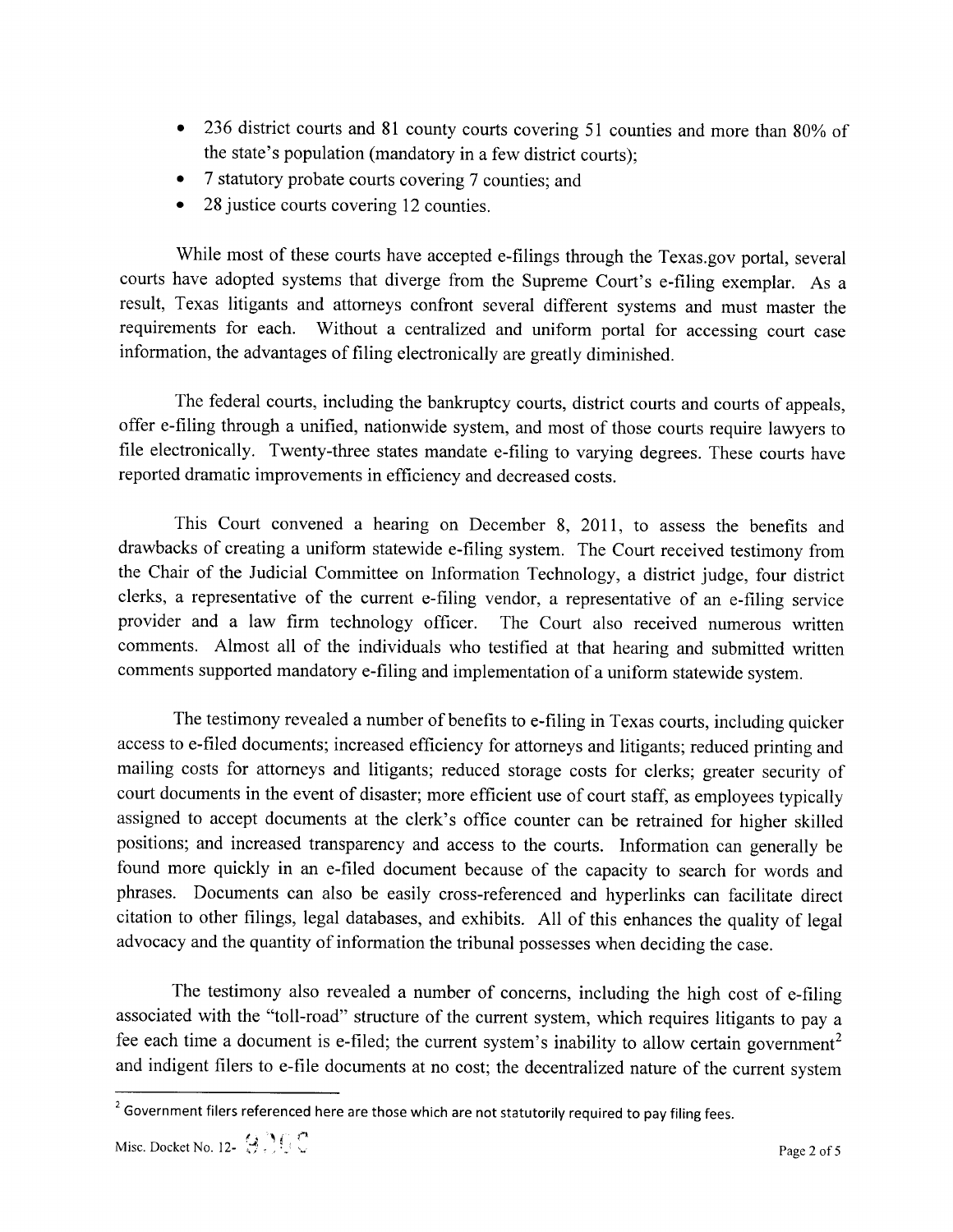and accompanying local e-filing rules; and the inability of the current technology to handle an increase in filings.

While considering the information received at the hearing, the Court learned that the vendor who managed the Texas.gov system would not renew its contract. Accordingly, unless appropriate measures were taken, e-filing would expire in Texas in August  $2012<sup>3</sup>$ . The Court, the Judicial Committee on Information Technology ("JCIT"), the Department of Information Resources, and others determined that it would be prudent to seek a new vendor. The Office of Court Administration ("OCA") procured and recently signed a contract with a new vendor to provide e-filing to all Texas courts through a system called "TexFile." The TexFile system follows the "toll road" model, but drastically reduces<sup>4</sup> the cost of e-filing and electronic service. To further reduce costs, OCA and the Court continue to pursue alternative funding models for the new system. In support of these efforts, the Texas Judicial Council has requested that the Texas Legislature lower e-filing fees by adopting a one-time, per-case e-filing fee to replace the "toll-road" model's per-document or per-transaction fee.<sup>5</sup> TexFile will also permit indigent and certain government filers to submit documents at no cost. Finally, the new system will be scalable to handle as many filings as necessary and will allow for better integration with existing case management software in the courts.

This Court relies on JCIT to develop policy recommendations for the Judiciary on matters relating to technology. JCIT has spent the last several years evaluating the existing efiling structure and determining how to improve service to the courts and citizens of Texas. After much study, JCIT recommended that the Court "mandate a statewide, uniform system of efiling for all courts with a phased implementation starting with the most populous counties."

After considering the testimony, both oral and written, provided at the Court's hearing, along with the recommendations of JCIT regarding e-filing, the Supreme Court of Texas concludes that mandatory e-filing in civil cases will promote the efficient and uniform administration of justice in Texas courts.

## Accordingly, it is ORDERED that:

1. This Order governs e-filing in all civil cases, including family and probate cases, at the Supreme Court of Texas, courts of appeals, district courts, statutory county courts, constitutional county courts, and statutory probate courts.

<sup>&</sup>lt;sup>3</sup> An eighteen month extension was negotiated between DIR and the current vendor to allow for a transition to a new vendor.

 $4$  The e-filing fees are reduced by up to 48 percent under the new contract. With additional filing volume, the efiling fees could be reduced by up to 66 percent.

<sup>&</sup>lt;sup>5</sup> Available at http://www.courts.state.tx.us/tjc/pdf/AdequateFundingCourteFilingSystem.pdf.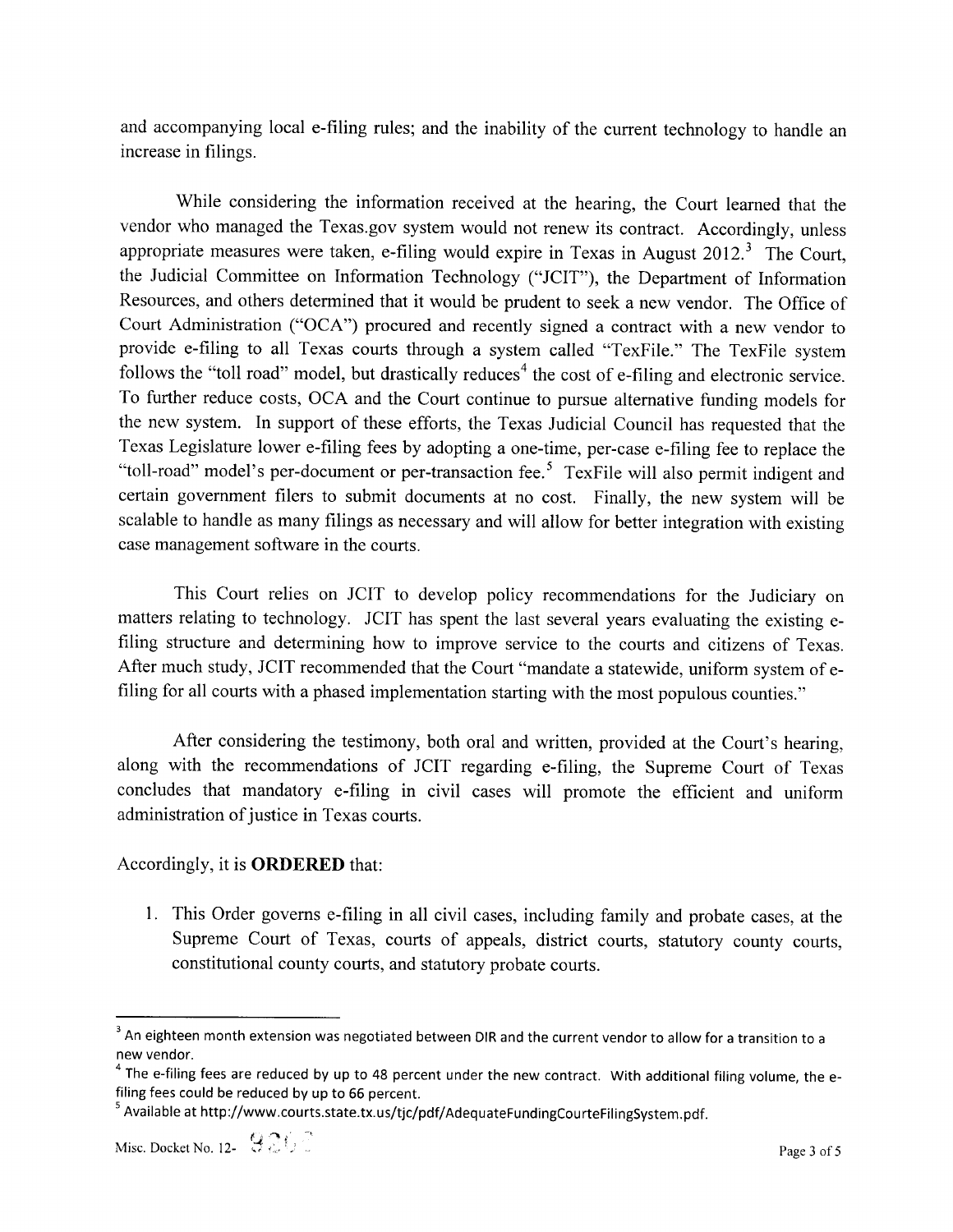- 2. E-filing will be mandatory in the Supreme Court of Texas and in civil cases in the courts of appeals effective January 1, 2014.
- 3. E-filing will be mandatory in civil cases in the district courts, statutory county courts, constitutional county courts and statutory probate courts according to the following implementation schedule based upon the counties' 2010 Federal Census population:
	- a. Courts in counties with a population of  $500,000$  or more  $-$  January 1, 2014
	- b. Courts in counties with a population of  $200,000$  to  $499,999 \text{July } 1,2014$
	- c. Courts in counties with a population of  $100,000$  to  $199,999 -$  January 1, 2015
	- d. Courts in counties with a population of  $50,000$  to  $99,999 \text{July } 1,2015$
	- e. Courts in counties with a population of  $20,000$  to  $49,999 -$  January 1, 2016
	- f. Courts in counties with a population less than  $20,000 \text{July } 1, 2016$
- 4. Once a court is subject to mandatory e-filing under this Order, attorneys must e-file all documents in civil cases, except documents exempted by rules adopted by this Court, through TexFile, the e-filing portal provided by OCA. Attorneys must not file documents through any alternative electronic document filing transmission system (including fax filing), except in the event of emergency. Persons not represented by an attorney may efile documents, but e-filing is not required.
- 5. Once a court is subject to mandatory e-filing under this Order, courts and clerks must not offer to attorneys in civil cases any alternative electronic document filing transmission system (including fax filing), except in the event of emergency. And courts and clerks must not accept, file, or docket any document filed by an attorney in a civil case that is not filed in compliance with this Order, except in the event of emergency.
- 6. The Supreme Court will adopt rules governing e-filing and e-service in accordance with the mandate schedule above.
- 7. Courts or clerks who believe they cannot comply with this Order by the implementation date specified may petition the Supreme Court for an extension, which may be granted for good cause shown.

SO ORDERED, this  $\frac{\sqrt{4A}}{4}$  day of December, 2012.